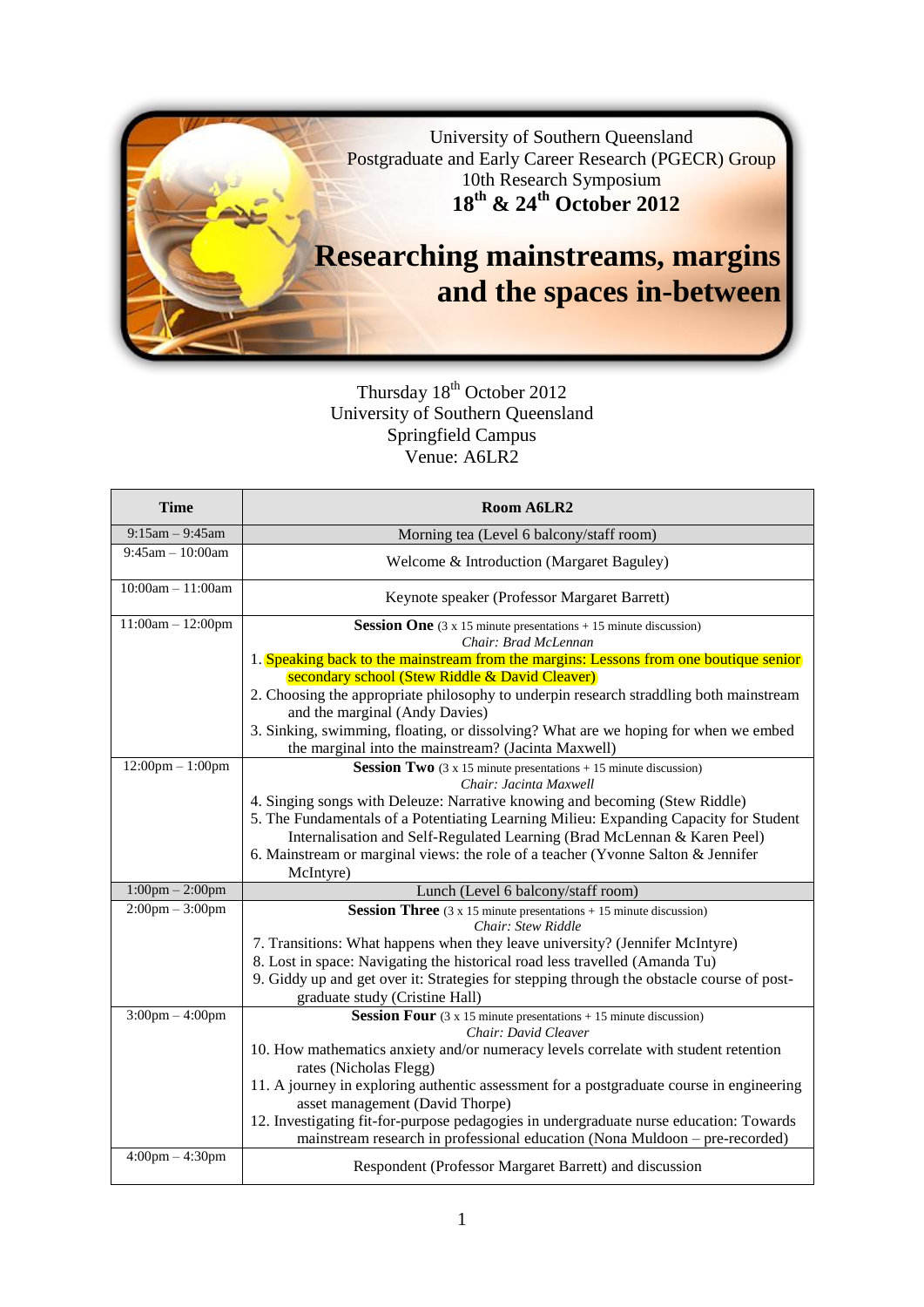

## Wednesday 24th October 2012 University of Southern Queensland Springfield Campus Venue: A6LR2

| <b>Time</b>            | Room A6LR2                                                                                                                  |
|------------------------|-----------------------------------------------------------------------------------------------------------------------------|
| $9:00am - 11:00am$     |                                                                                                                             |
|                        | ARC Grant Writing Workshop (Professor Barbara Comber)                                                                       |
| $11:00am - 11:30am$    |                                                                                                                             |
| $11:30am - 12:30pm$    | Morning tea (Level 6 balcony/staff room)                                                                                    |
|                        | <b>Session Five</b> $(3 \times 15 \text{ minute presentations} + 15 \text{ minute discussion})$<br>Chair: Karen Trimmer     |
|                        |                                                                                                                             |
|                        | 13. Creating Access for African Refugee Background Students in Education (Noah<br>Mbano)                                    |
|                        | 14. Migrant and Refugee Residents from Non-English Speaking Backgrounds in Rural<br>and Remote Communities (Warren Midgley) |
|                        | 15. Plagiarism and Chinese international students: Confucian or Confusion? (Catherine                                       |
|                        | Montes)                                                                                                                     |
| $12:30$ pm $- 1:30$ pm | <b>Session Six</b> $(3 \times 15 \text{ minute presentations} + 15 \text{ minute discussion})$                              |
|                        | Chair: Warren Midgley                                                                                                       |
|                        | 16. Time Warps, Mobile Networks and Guilty Pleasures: Researching Australian                                                |
|                        | University Academics' Work Strategies and Subjectivities among Mainstreams,                                                 |
|                        | Margins and Minorities (Patrick Danaher)                                                                                    |
|                        | 17. What evidence of Higher Order Thinking Skills is there in the writing of first year                                     |
|                        | undergraduates? (Lynette Faragher)                                                                                          |
|                        | 18. Critical and Spatial Pedagogies in Teacher Education (Agli Zavros)                                                      |
| $1:30$ pm $- 2:30$ pm  | Lunch (Level 6 balcony/staff room)                                                                                          |
| $2:30$ pm $-3:15$ pm   | <b>Session Seven</b> $(2 \times 15 \text{ minute presentations} + 15 \text{ minute discussion})$                            |
|                        | Chair: Patrick Danaher                                                                                                      |
|                        | 19. Self-Identified and Observed Teaching Styles of Junior Development and Club                                             |
|                        | Professional Tennis Coaches in Australia: Exploring the prevailing current of                                               |
|                        | pedagogical practices (Mitchell Hewitt – pre-recorded)                                                                      |
|                        | 20. A Means to an End: Mainstream funding of the margins, and the potential impact on                                       |
|                        | the in-between (Karen Trimmer)                                                                                              |
| $3:15$ pm $-3:45$ pm   |                                                                                                                             |
|                        | Respondent (Professor Barbara Comber) and discussion                                                                        |
|                        |                                                                                                                             |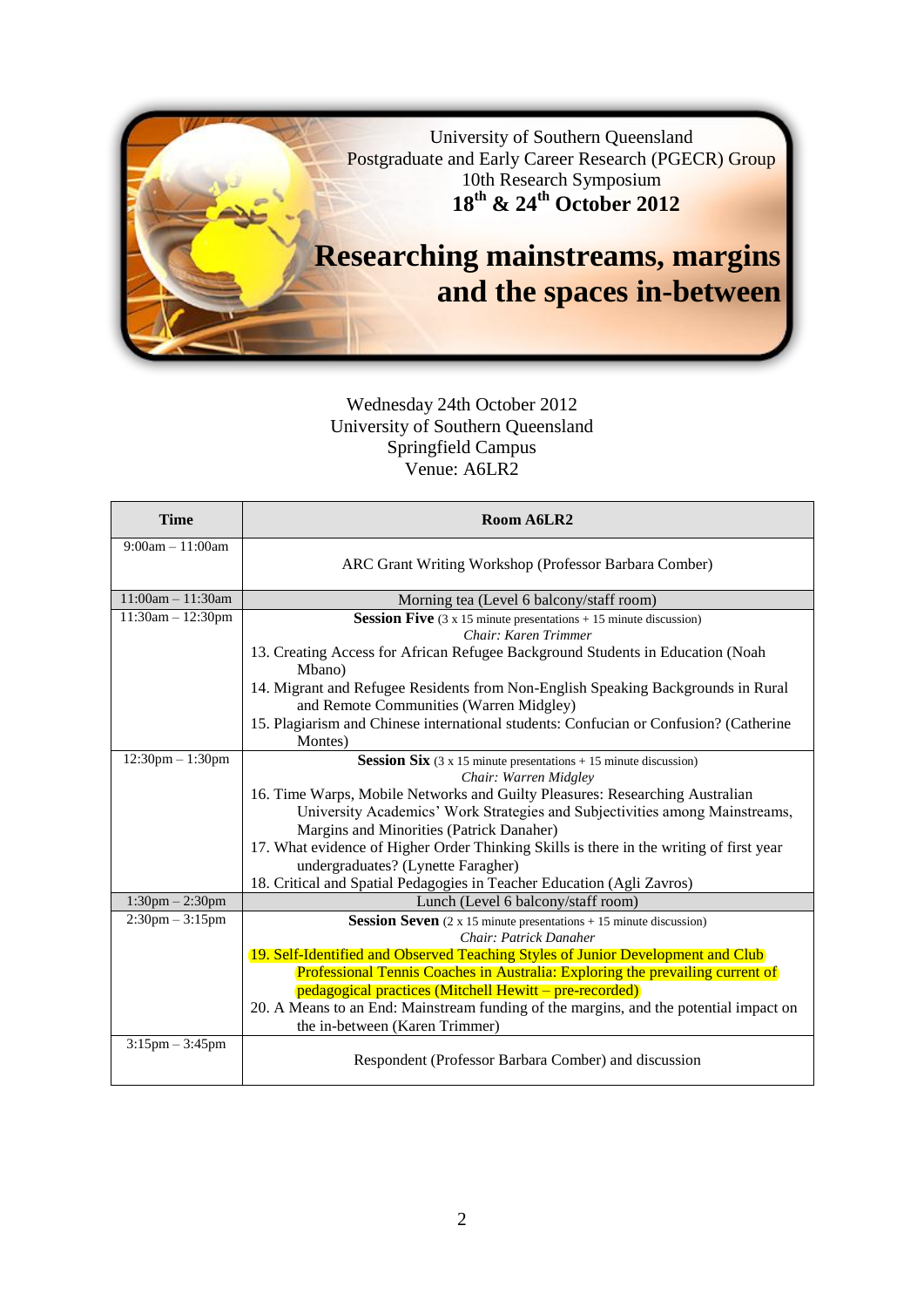# **Abstracts**

#### **1. Speaking back to the mainstream from the margins: Lessons from one boutique senior secondary school (Stew Riddle & David Cleaver)**

This paper will share some of the findings from the first year of data collection in a longitudinal study of students' lived experiences in a boutique senior school. In this study, the rich lived experiences of Year 11 students at Harmony High were documented over 2012, in the first stage of data collection for a longitudinal study that will follow these students through Year 12 (2013) and their first year out of school (2014). Data were collected in the form of semi-structured interviews and then (re)storied using a narrative inquiry approach borrowing from arts-based education research, feminist poststructuralism and narrative research in education that (re)tells and (re)presents stories as lived experience. Three major themes arose in the narratives generated for this study, including: community and culture; curriculum connectedness; and commitment. This paper will share lessons from Harmony High as a school in the margins speaking back to the mainstream.

#### **2. Choosing the appropriate philosophy to underpin research straddling both mainstream and the marginal (Andy Davies)**

For a PhD candidate to research *how Yoga teachers incorporate spiritual teachings into their Yoga teacher trainings* within an Education Academic setting could be considered research in the margins; the void in literature around this theme certainly reinforces this notion. As a researcher I straddle two worlds, the mainstream, one of nursing and medical reductionist scientific thinking, another marginal, where Yoga itself is used as a lens to understand our reality and own integralness. Influenced by both, my research interests often feel as if they inhabit space in-between. Utilizing the methodology of *narrative analysis* has helped me feel as my research is more main stream. My challenge has been to find a method or philosophy to underpin these seemingly disparate themes. Finally I stumbled upon a method known as Mindfulness Inquiry - a philosophical methodology that draws upon a number of qualitative theories including critical theory, hermeneutics, phenomenology and mindfulness practice drawn from Buddhism. This approach supports my research alter egos, both the marginal and mainstream. Now when I am asked what are my philosophical underpinnings I say quite comfortably that I am using a critical, Buddhist, hermeneutic, phenomenological based approach. I no longer feel as if my research is marginal, more perhaps like the space in between.

#### **3. Sinking, swimming, floating, or dissolving? What are we hoping for when we embed the marginal into the mainstream? (Jacinta Maxwell)**

Teachers in all education settings are increasingly being required to embed Indigenous perspectives into their teaching. Once relegated to the margins, 'Indigenous perspectives' are becoming a mainstream consideration for people involved in curriculum development, teaching and learning, and educational research. Such shifts in teaching practice are generally received positively, but critical race theory warns against wholesale adoption of such initiatives without careful critique. This paper suggests that the concept of 'embedding' is problematic and educators need to critically engage with the term before beginning the process of embedding. In order to begin this critical engagement, audience members will be asked to respond to a variety of visual metaphors for 'embedding' and then asked to reflect upon some possible outcomes of embedding Indigenous perspectives. It is hoped that this interactive presentation will provide the audience with an opportunity to critically engage with these important concepts while providing the presenter with an insight into diverse views of the topic.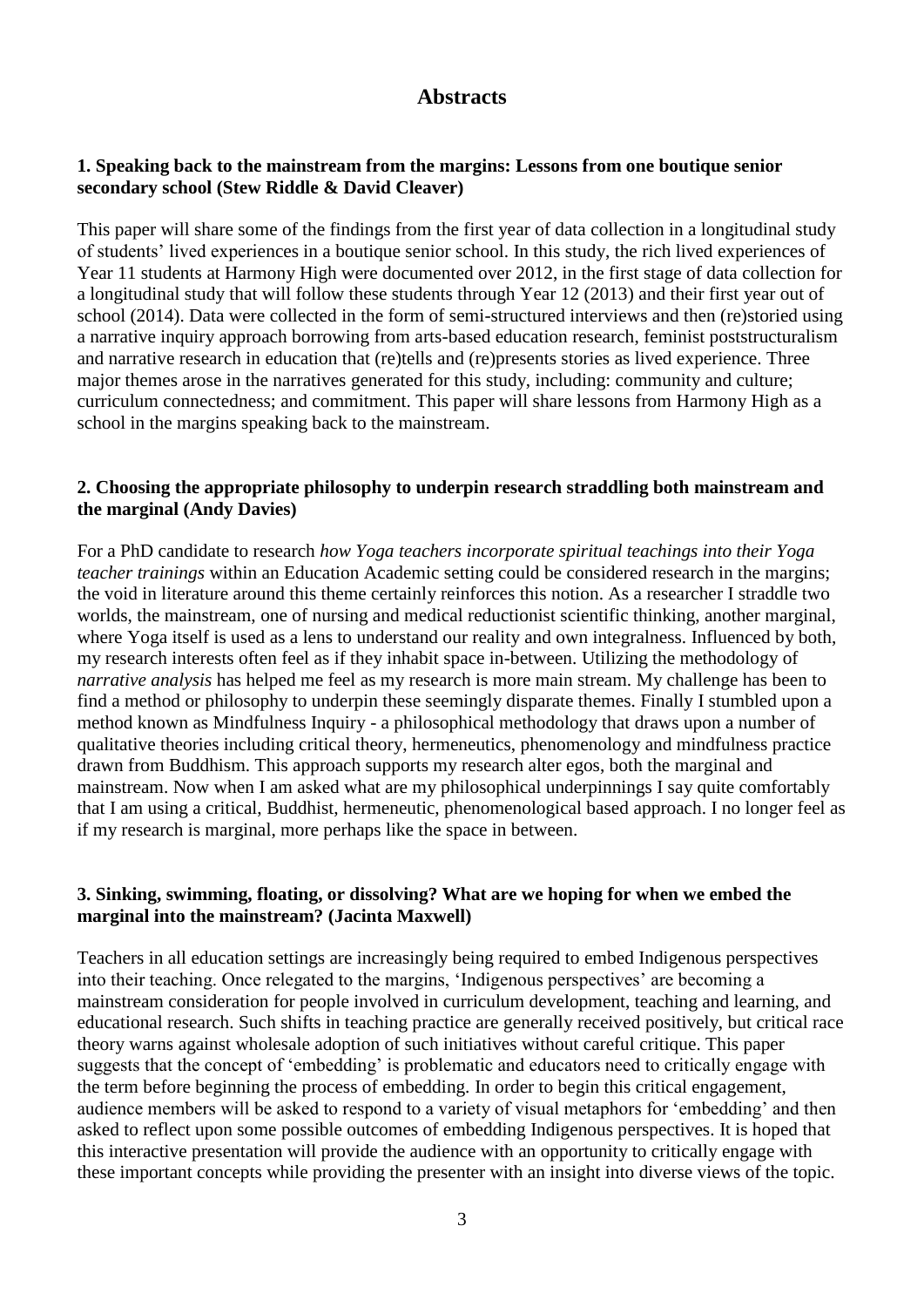## **4. Singing songs with Deleuze: Narrative knowing and becoming (Stew Riddle)**

This paper explores the author's approach to narrative inquiry through developing rhizomatic storylines by drawing on the work of Deleuze in order to sing songs about research participants. The intent of singing songs from (re)presented data is to disrupt notions of stability and mainstream data, through working outside the margins. Such songs are instantiations of narrative knowing generated from taking particular lines of flight through data, theorising from individual narratives. Rhizomatic storylines do not present or reveal some idea of the real, but can be broken apart to show how we construct the real through removing the mythical unitary self, recognising instead the plurality of possible storylines that weave through the self as a storied life. One particular method of breaking down the illusion of selfhood as fixed is to look at the multi-voiced and shifting "I" as it temporarily places one storyline or another at the point of focus, while excluding other possible storylines at that point.

## **5. The Fundamentals of a Potentiating Learning Milieu: Expanding Capacity for Student Internalisation and Self-Regulated Learning (Brad McLennan & Karen Peel)**

In learning communities, academic and social education of students require teachers, as significant and influential role models, to create learning contexts that promote self-regulation, while attending to the psychological needs of competence, autonomy and relatedness. The researchers in this study identified the fundamentals of a potentiating learning milieu to provide a practical framework for teachers to expand student learning capacities. This case study draws conclusions from participatory observations within a primary school setting and links the data to social cognitive and social psychological research. Student actions underpinning this social context were interrogated and patterns emerged. The fundamentals of collective values, connected learning, student centred organisation and interpersonal relationships became evident, as common elements were clustered. A pragmatic model was constructed by identifying and implementing these substantive codes, enabling teachers to build capacity to create environments that expand student capacity to learn. This chapter reveals these capacity building fundamentals that provide the opportunity for students to readily self-regulate and internalise their learning towards self-determination.

#### **6. Mainstream or marginal views: the role of a teacher (Yvonne Salton & Jennifer McIntyre)**

Pre-service teacher views of the role of a teacher are organic, these views develop over the course of a four year degree (and beyond). This symposium provocation presents a metaphoric / diagrammatic view of the development from pre-service teacher to teacher. Interviews with second and fourth year students inform the researchers' hypothesis that the student view and the university view are at times in contradiction with each other. Inspiration for this research is derived from two separate studies, both which investigated the pre service teacher understanding of their role as a teacher, the research observes changes between 2nd and 4th year student understanding of the role of a teacher and the university goals for graduates. This dilemma brings the research full circle in considering; what is mainstream and what is marginal and by whose definition?

#### **7. Transitions: What happens when they leave university? (Jennifer McIntyre)**

One of the 'spaces in between' is the transition from being a university student to a qualified *real life* teacher. The research shared here considers this transition to *real* teacher and future implications for pre-service teacher training and support. Case study research conducted in 2011 tracked 6 first year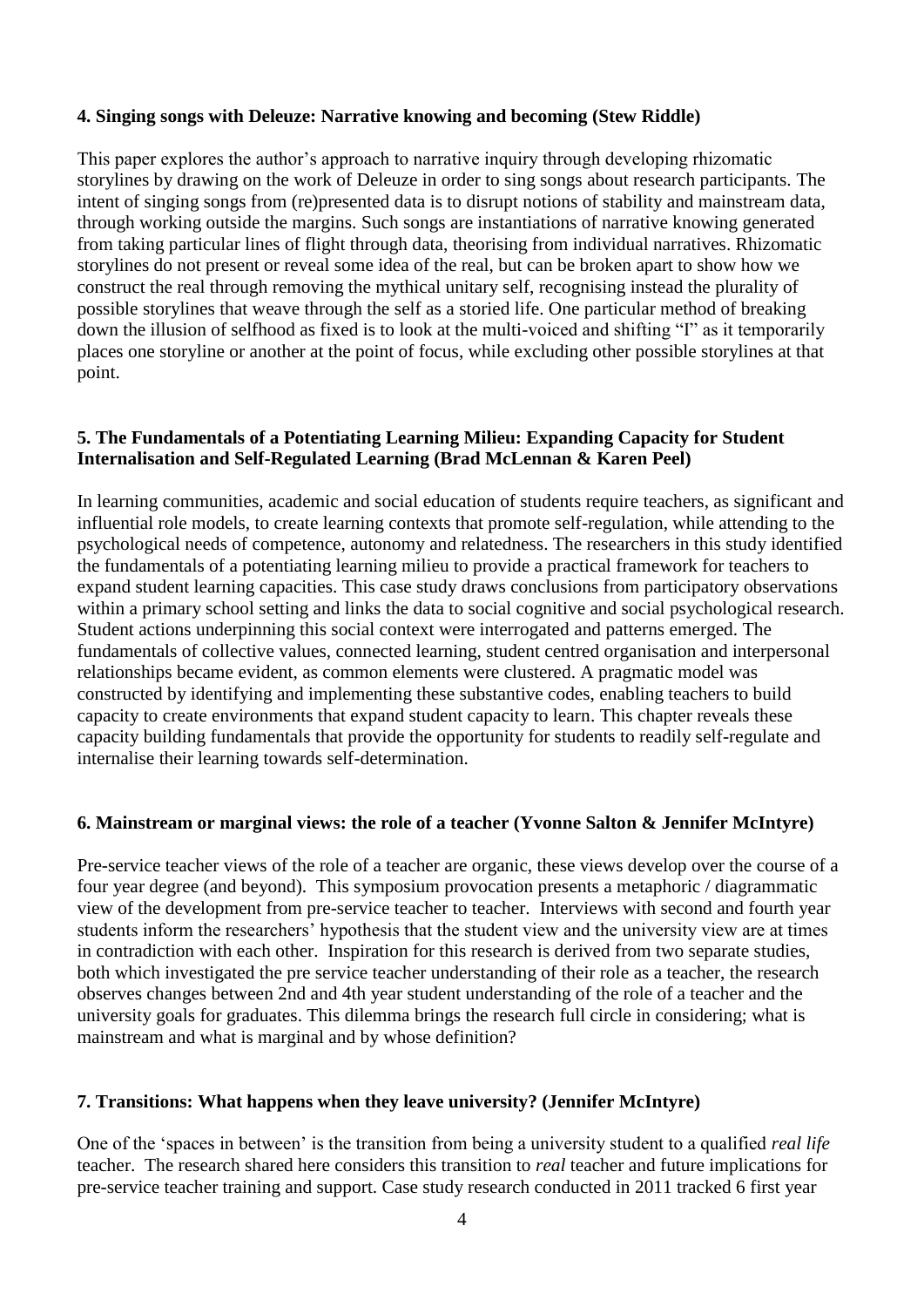Faculty of Education graduates from USQ Springfield as they took up their first full time positions in a broad range of schools. Each placement was contextually varied and made very different demands on the first year teacher. The experiences of the *super six* are shared as an entry point for discussing the influences on pedagogical choices of early career teacher practice. Is there more that we can do?

## **8. Lost in space: Navigating the historical road less travelled (Amanda Tu)**

Confronting hidden history through auto ethnography: influences on teaching, is research currently being conducted on whether or not my understanding of hidden history (Reynolds, 200) impacts or will impact on the way in which I teach the Australian Curriculum: History. The hidden history program (2009) highlighted the indigenous perspective of history. This program legitimised my thinking around marginal history that has been hidden from mainstream society including teachers. This research is in its conceptual phase extending on the works of Mooney (2003), Clark (2004), Henderson (2008) and Sarra (2011), and will consider key questions: How do I view and understand hidden history? What experiences have shaped this perspective? How might this influence my prospective classroom? This presentation will provide background into the challenges faced in confronting a history which may be hidden even from teacher, and occupies a unique space between mainstream and margins of society.

## **9. Giddy up and get over it: Strategies for stepping through the obstacle course of post-graduate study (Cristine Hall)**

Post-graduate study demands a higher level of thinking that is not always easy to achieve. Many obstacles are encountered in the course of study. In this study, the start of the course is equinefacilitated learning (EFL): an interactive learning experience where the coach and the horse contribute to a student's learning. One way to know more about how equestrian coaches can include EFL activities in their practice is to explore their coaching styles. The post-graduate student has utilised six strategies within three steps to develop the conceptual level of thinking that is essential for emerging doctorateness. These six strategies were mind mapping, writing the document, receiving feedback, revisiting the literature, concept mapping and re-writing. The resulting concept map underpins the research design. Aquiring this knowledge has filled the *spaces in-between* the *marginal* post-graduate student at the start of the study and the *mainstream* student who has (almost) reached the first obstacle: *Confirmation of Candidature*.

## **10. How mathematics anxiety and/or numeracy levels correlate with student retention rates (Nicholas Flegg)**

This project intends to confirm the expected correlations between high anxiety / poor numeracy levels and lowered retention rates of students in order to devise and implement an intervention strategy to help address problems in order to increase retention rates. The study will inform pedagogy in addressing problems in pre-service teachers, especially for groups at high risk such as low SES and Indigenous students - these students often are in the spaces in-between and miss out on targeted help. The findings will lead to better long-term outcomes for pre-service teachers and their future students. It has high significance as many current USQ pre-service Education students exhibit mathematics problems. The method would involve both general surveys of current students in Numeracy courses and follow up interviews. An intervention strategy would be developed and implemented with at-risk students, with key elements incorporated later into core courses.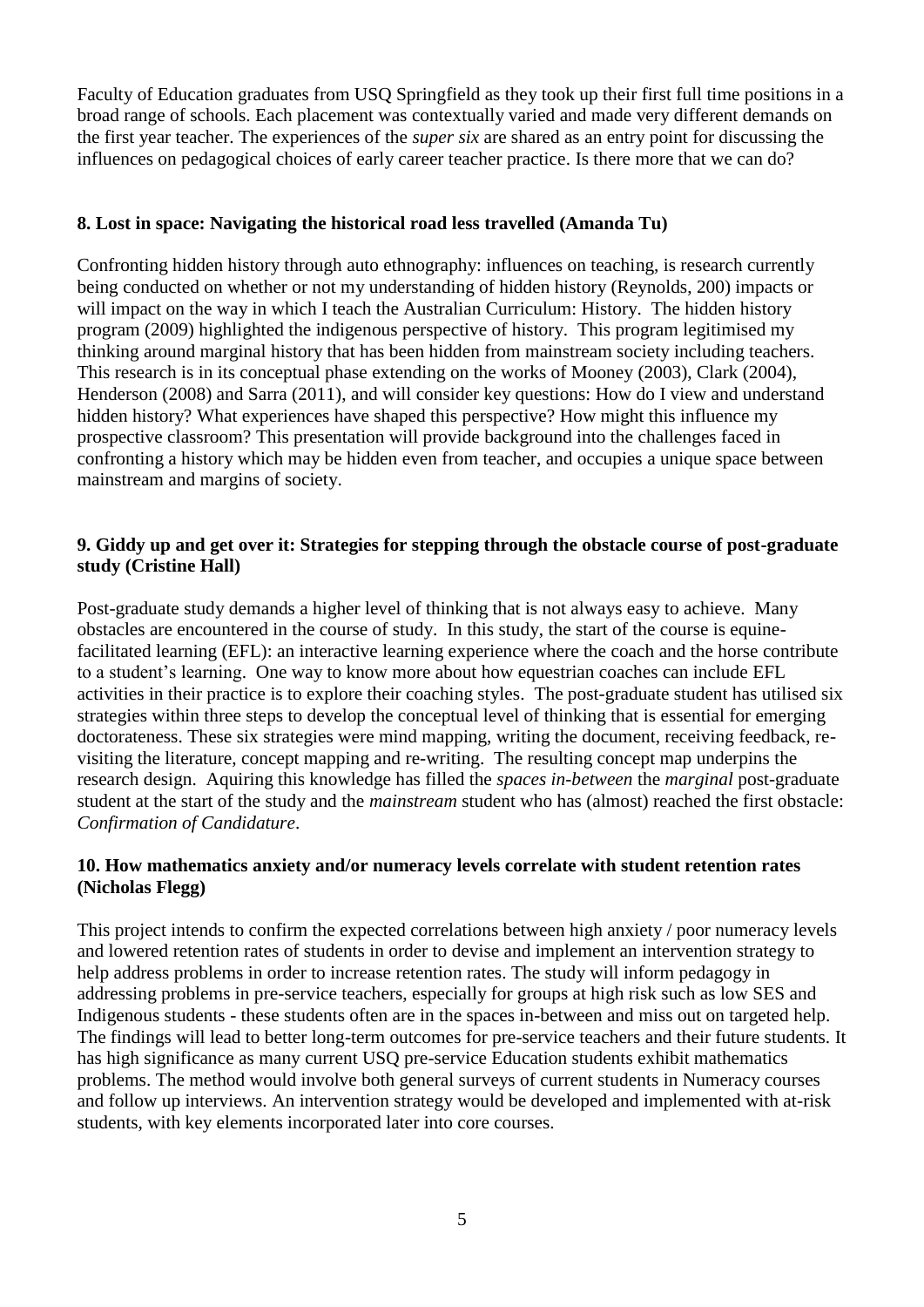### **11. A journey in exploring authentic assessment for a postgraduate course in engineering asset management (David Thorpe)**

The postgraduate course ENG8104 Asset Management in an Engineering Environment is taught by the Faculty of Engineering and Surveying to professional engineers. This course and its assessment should accordingly meet current and emerging professional requirements in sustainable life cycle engineering asset management. Current course assessment is by a mid-semester assignment and an end of semester examination, each worth 50 per cent of marks in the course. The question is asked whether this assessment process is sufficiently authentic to meet modern professional practice. The following methodology was used for research into this question: review sustainable life cycle management of engineering assets; review course assessment methodologies, including authentic assessment; apply program evaluation principles to assess issues and develop options; evaluate how assessment for the course compares with advantages claimed for authentic assessment practice; develop conclusions with respect to course assessment. It was shown that while the assignment in this course partially authentically assesses the requirements of professional engineers undertaking sustainable life cycle asset management, the examination is not a good instrument for authentic assessment of these requirements. Hence a next step in this research is to develop improved assessment options, such as a rigorous assignment that strongly mirrors professional practice and requirements, and test them with key stakeholders.

## **12. Investigating fit-for-purpose pedagogies in undergraduate nurse education: Towards mainstream research in professional education (Nona Muldoon – pre-recorded)**

Situated in a constructivist paradigm, this doctoral research project investigates the characteristics and forms of fit-for-purpose pedagogies that align with the intent of professional education. There is little precedence for systematically inquiring into pedagogies in professional education, thus a qualitative inquiry of this nature remains marginal. Using nurse education as a case study, the goal is to generate theoretical understanding of what the empirically derived pedagogies mean for the contemporary enactment of the profession, and of professionalism in this field. The research utilises sources such as archival records, class observations, focus groups and interviews with students and staff. Multiple units of analysis are employed, involving pivotal courses in Bachelor of Nursing, which could uncover critical insights into addressing some of the challenges of educating students for a profession. Through theoretical, methodological and practical contribution, this research aims to foster a sustained research agenda in professional education towards the mainstream.

## **13. Creating Access for African Refugee Background Students in Education (Noah Mbano)**

This project will seek to describe the perceptions of African Refugee Background (ARBs) students about going to University in the South Western Queensland Education context. These students form a sub-population of low SES. It will focus on their beliefs about whether or not the current English as a Second Language (ESL) curriculum is assisting them with their integration into their new cultural and educational context and identify barriers for high schools students to participation in higher education opportunities at their regional university. The project will determine the number of refugee students currently enrolled at USQ and compare this to their representation in the local school populations in the regions surrounding the three USQ campuses. Identification of barriers to participation will lead to the development of appropriate interventions to improve participation by this low SES sub-group.

## **14. Migrant and Refugee Residents from Non-English Speaking Backgrounds in Rural and Remote Communities (Warren Midgley)**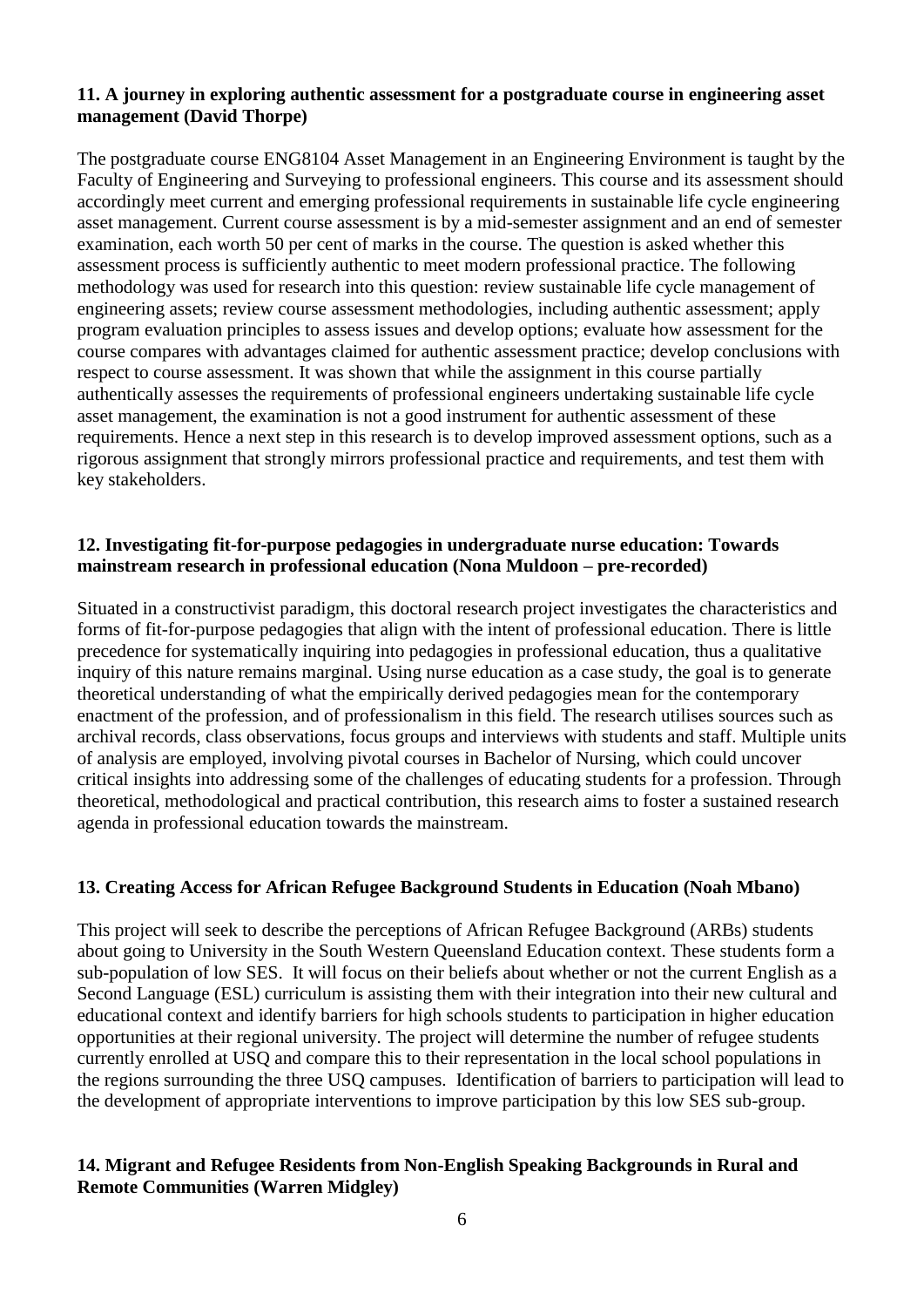One of the ongoing challenges for community organisations working across Australia is to find ways to provide support for migrants and refugees who are from Non-English Speaking Backgrounds (NESB). This is especially important in smaller rural and remote communities in which NNE speakers may have limited access to services and social support networks in their first language. This chapter discusses the findings of an empirical investigation into the experiences of NESB migrants and refugees in rural and remote regions of Queensland, Australia. Using an exploratory qualitative approach employing Narrative Discussion Groups and inductive thematic coding, the findings discuss some of the participants' complex and contextual perspectives on their experiences, challenges and aspirations.

#### **15. Plagiarism and Chinese international students: Confucian or Confusion? (Catherine Montes)**

Plagiarism is a key concern for many newly arrived Chinese international students at Australian universities. In the research that has been conducted around this issue, aspects of Confucian philosophy have often been used as explanatory devices to explain why Chinese students have the tendency to struggle with the correct acknowledgement of sources in their English academic writing (Bassett, 2004; Kingston & Forland, 2008; Tweed & Lehman, 2002; Yum, 2008; Zhur, 2007). This has contributed to a broader cultural discourse that presents a polarized view of Chinese and Western cultures regarding perceptions of what is 'ethical' behaviour. In this paper, I draw on qualitative data from a group of ten Chinese students in their first year of study in Australia as well as six English language teaching professionals from universities in China. The analysis of the data was underpinned by Language Socialization Theory, which enabled an understanding of the extent to which students interacted with elements of their educational environment in China in order to gain expertise in different aspects of academic culture. Both student and teacher interview data suggest that students appeared to have internalized conceptions of the ethical aspect of source acknowledgement to some extent. Moreover, the practice of doing so within the context of their study in China was limited and dependent on two factors: Individual teacher attitudes towards the monitoring of plagiarism and the stage of tertiary study. The data support a more nuanced understanding of Chinese students' attitudes and perceptions of plagiarism, which move beyond the monolithic views of Chinese educational culture presented in some of the research.

## **16. Time Warps, Mobile Networks and Guilty Pleasures: Researching Australian University Academics' Work Strategies and Subjectivities among Mainstreams, Margins and Minorities (Patrick Danaher)**

In contexts of late capitalism and globalisation, many Australian and overseas university academics struggle to develop sustainable careers against a backdrop of work intensification and enhanced scrutiny. This paper presents selected elements of continuing research into selected academics' work strategies and subjectivities that explores how they engage with this backdrop and seek to enact contained agency in their professional lives. The study's conceptual framework mobilises contemporary concepts of identity politics and the sociology of work. The research method combines features of qualitative, ethnographic case study and autoethnography. The research question is "Which strategies do academics use to engage with their work influences and construct their professional subjectivities?" Provisional findings include the centrality of time, networks and pleasures as recurring tropes synthesising many of the challenges and opportunities of contemporary academic work. These tropes encapsulate several practical strategies such as mobilising longstanding inter/national collaborations and strategic positioning of research outcomes.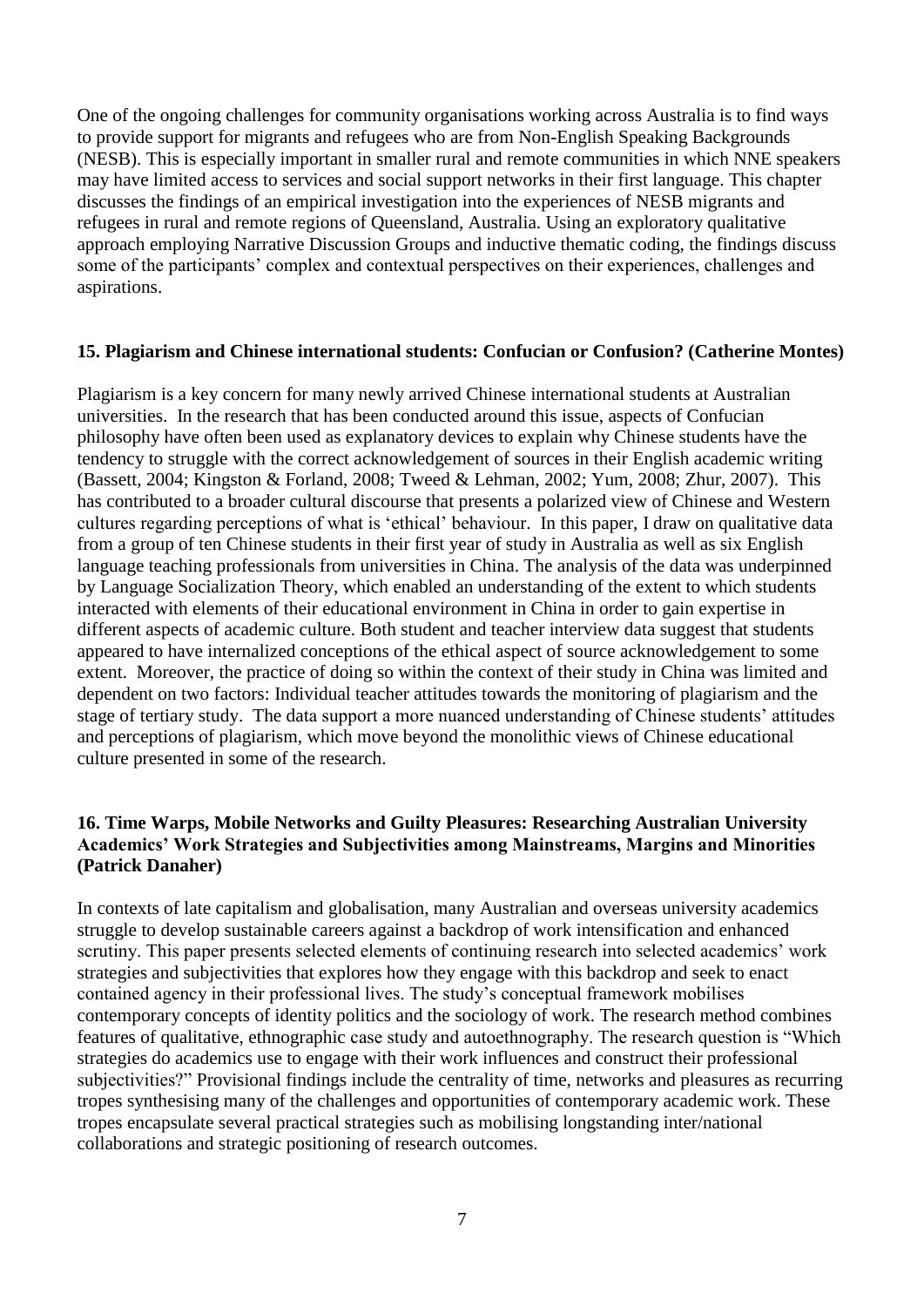## **17. What evidence of Higher Order Thinking Skills is there in the writing of first year undergraduates? (Lynette Faragher)**

The study involved an examination of the writing of 12 first year BEDU students in response to a literacy assignment which required the students to compare two transcripts of conversations in terms of theories they had learnt. The data was fed into NVIVO and categorised according to descriptors based on Robert Marzano's Taxonomy of Higher Order Thinking Skills. The findings showed that the majority of writers demonstrated the lower level skills levels 1 (Retrieval), 2 (Comprehension) and 3 (Analysis), fewer demonstrated Level 4 (Knowledge Utilisation) and fewer still Levels 5 (Metacognition) and 6 (Self-system thinking). These findings suggest that first year undergraduates do bring with them a *virtual uni bag* of thinking skills, which can be identified using the tools described in the presentation. This knowledge could be useful in the preparation of teaching and assessment materials and in aligning Marzano's Higher Order Thinking Skills with the University of Southern Queensland's Graduate Attributes and Skills as a way of assuring learning. The Graduate skills involved are reflected in all those listed on the website except teamwork and sustainability. The focus of this research is *between the margins and the mainstream* in that it seeks to discover what sort of thinking undergraduates actually do and how that thinking might be assessed.

## **18. Critical and Spatial Pedagogies in Teacher Education (Agli Zavros)**

Working from Bourdieuian sensitivities and inspired by the work of Deborah Britzman, this presentation discusses, through an auto-ethnographic lens, discursive complexities of teacher education. The presentation, of second and third phase of data analysis using constructivist grounded theory methods, explores beginning teacher's narrations as they begin their teacher education journey. The findings brings into question the emancipatory promise of tertiary education in a reflexive revisit of Britzman's (1986) critic of teacher education and the need to examiner practices that shape the work that teacher do in schools.

### **19. Self-Identified and Observed Teaching Styles of Junior Development and Club Professional Tennis Coaches in Australia: Exploring the prevailing current of pedagogical practices (Mitchell Hewitt – pre-recorded)**

Many educational theorists believe that there is no 'best' teaching style. Apart from anecdotal reports, little is known about what teaching styles are being employed by Australian tennis coaches or if they are using a range of teaching styles as recommended by coach education providers. This paper presents the prevailing pedagogical practices of tennis coaches in Australia. It describes the findings of research completed on the self-identified teaching styles of 208 tennis coaches as well as the observed teaching styles of 12 tennis coaches from three 30 minute tennis lessons. Mosston and Ashworth's Spectrum of Teaching Styles (2008) was used as a basis for identifying the coaches' teaching styles. Contrary to educational convictions and perceptions amongst sports pedagogists, the findings of this study suggested a different viewpoint in relation to the recommended employment of a range of teaching styles during coaching sessions. Results from the survey questionnaire indicated that coaches reported to using all of the teaching styles on Mosston and Ashworth's (2008) Spectrum of Teaching Styles during their coaching sessions throughout the year. When the recorded lessons of the 12 volunteers from the original survey were coded, however, two teaching styles were actually observed. As a percentage of total time observed, Command Style-A was employed 11.4% of the time and Practice Style-B was implemented 73.3% of the time. The teaching styles observed strongly correlate with the pedagogical principles associated with direct instruction guidelines whereby the coach makes decisions about what the students are learning in addition to how and why they are learning it. These